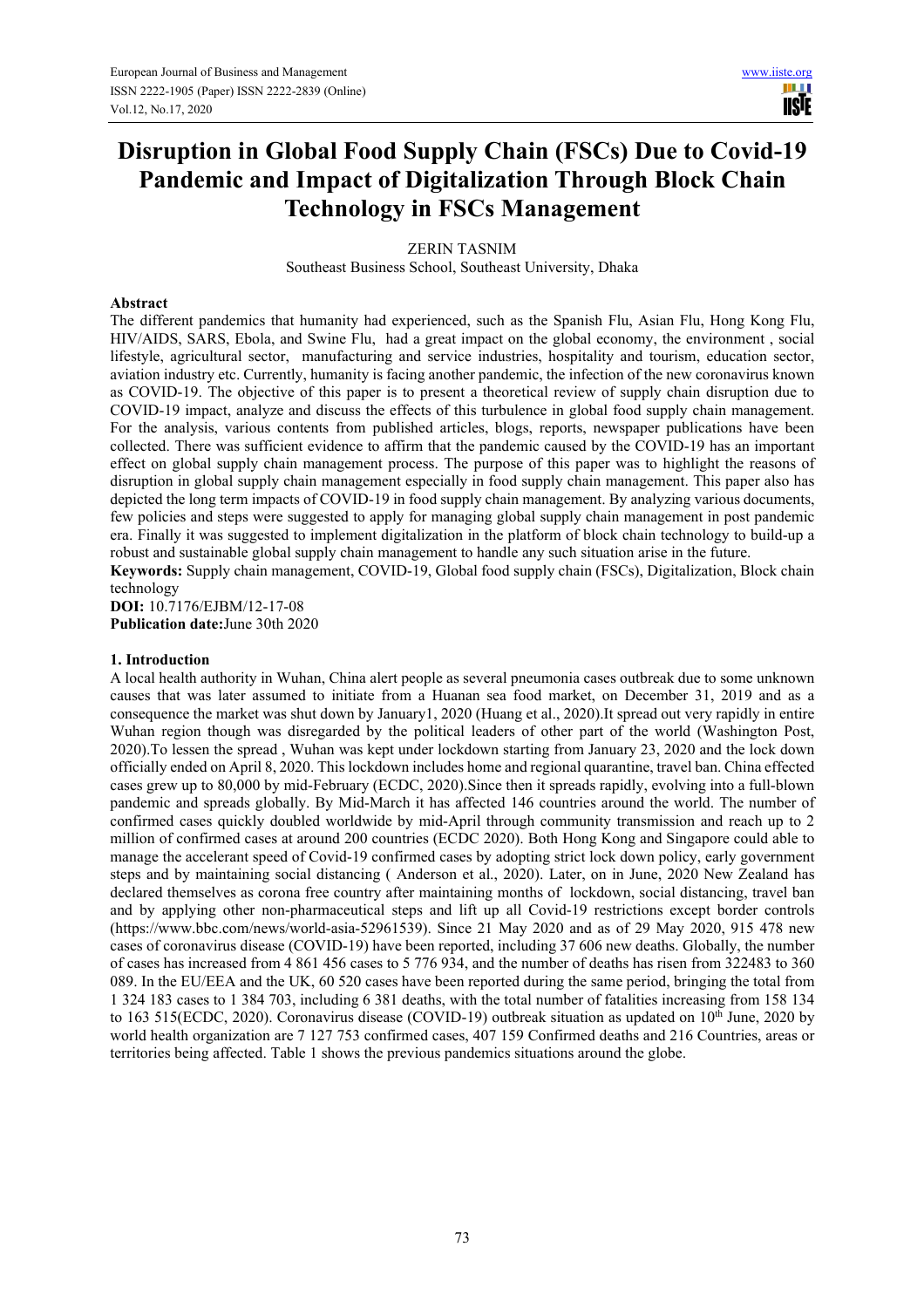| <b>Table 1</b> Main pandemics from the 20th century |                           |  |                                                 |                     |  |
|-----------------------------------------------------|---------------------------|--|-------------------------------------------------|---------------------|--|
| <b>Name</b>                                         | Time period Type          |  | <b>Death toll</b>                               | Reference           |  |
| <b>Spanish Flu</b>                                  | 1918-1920 H1N1            |  | More than 50M                                   | Barro et al. (2020) |  |
| <b>Asian Flu</b>                                    | 1957-1958 H2N2 virus 1.1M |  |                                                 | Wikipedia           |  |
| Hong Kong Flu 1968-1970 H3N2 virus 1M-4M            |                           |  |                                                 | Wikipedia           |  |
| <b>HIV/AIDS</b>                                     | 1981-present Virus        |  | 32M (estimate, March 2020) WHO (2020b)          |                     |  |
| $COVID-19$                                          |                           |  | 2019-Present Coronavirus 7127753 (10 June 2020) | WHO (2020c)         |  |

The real number of confirmed cases in most countries are still unknown as lack of test kits and no proper vaccination is available to prevent the pandemic situation. So governments in almost all countries are trying to implement various non-pharmaceutical interventions to mitigate the high rate spreading of Covid-19 including, regional lockdown, home quarantine, maintaining social distancing, banning of social gathering, closure of educational institutes, travel ban, postponement of conferences, tradeshows, and closure of shopping malls, trades, business and offices. As lockdown continues, it immediately affects national economies including the supply chain process of every kind of manufacturing and service companies. By imposing national and international travel and trade ban, affect directly supply chain process of manufacturing like FMCG goods, car manufacturing, electronics manufacturing as well as services like transportation sector, food sectors, tourism, restaurants, cafes, entertainment events etc. (Gössling et al.,2020).

In such a vulnerable situation the companies through all over the world are in most turbulent situation. In this article, FMCG sectors' supply chain management process specially the food supply chain (FSCs) management processes are taken in consideration. Because of pandemic outbreak the companies are facing various unrest situations related to supply chain management as the length of lockdown period, how to prepare their labors to handle such situations, how long they need to manage production with less number of labors, what should be the policies in post pandemic era to handle supply chain efficiently, what changes they need to bring in their supply chain management process, initializing of digitalization and list goes on. In this paper first, some literature review on Covid-19 impact on supply chain management has been given including a comparative view between developing and developed countries' food supply chain management process. Second, the long run impacts and changes of pandemic outbreak in FSCs have been investigated, discussed and analyzed. Then the measures, steps and policy implications to lessen the impact of this turbulent situation due to Covid-19 has been discussed. A case of Nigerian KOBO 360 has been presented here to reveal the fact of digitalization in their supply chain management process that can set an example for many firms who are still away from digitalization. Long-term shifts in global supply chains in post Covid-19 era has been discussed in next section. On the basis of all the analysis, the paper is concluded by summarizing the most important insights including recommendations in the areas for supply chain digitalization.

#### **2. Literature review**

Within countries, the virus affected virtually all parts of the hospitality value chain that includes even managements, hotels and tourisms. Shut down of these businesses immediately felt in other parts of the supply chain, such as food services, catering, restaurants and laundry services, transportation etc. Though some restaurants and other service sectors are allowing online services and continuing to operate in limited scale. Many are facing financial crisis due to less operation that leads to layoffs and declaring bankruptcy (Business Insider, 2020).

The situation is unparalleled. Within the space of months, the framing of the global supply chain system especially FMCG sectors has moved from overburdened to under-burdened. These situations are illustrated in newspaper articles, blogs and in various reports. Some are trying to depict the declination of global supply chain, some are providing comparison of present and previous situation and also some photographs and videos on how the future supply chain process will be like after the pandemic is over . (The financial Express, 2020). However, there is much evidence that COVID-19 will be different and transformative for the supply chain sector. Vietnam and Kazakhstan are the world's one of the large rice and wheat exporter , They both has temporarily suspended rice and wheat export contracts.. Due to lockdown situation, trade barriers have created extreme volatility through the world. Majority citizens' Panic-buying tendency has disrupted food distribution. Also many are hoarding staples temporarily, leaving markets empty and unbalancing the demand and supply ratio.

Food supply chain is complex web including the producers, agricultural inputs and other suppliers, transportation, manufacturing plants, distributers, retailers, shipping etc. According to experts current restrictions on transport and other lockdown measures, various policy measures like implementing higher control on cargo vessels, production process is getting disrupted. As distribution process is also getting disrupted and disturbing the fresh food supply chain. This results in shortages of labor, and spikes in product's prices and might lead to food loss and waste. These obstructions are likely to impede farmers' access to markets, curbing their productive capacities, and hindering them from selling their products(The financial Express, 2020).

Food demand is also getting affected as reduced income and peoples less visit in food markets due to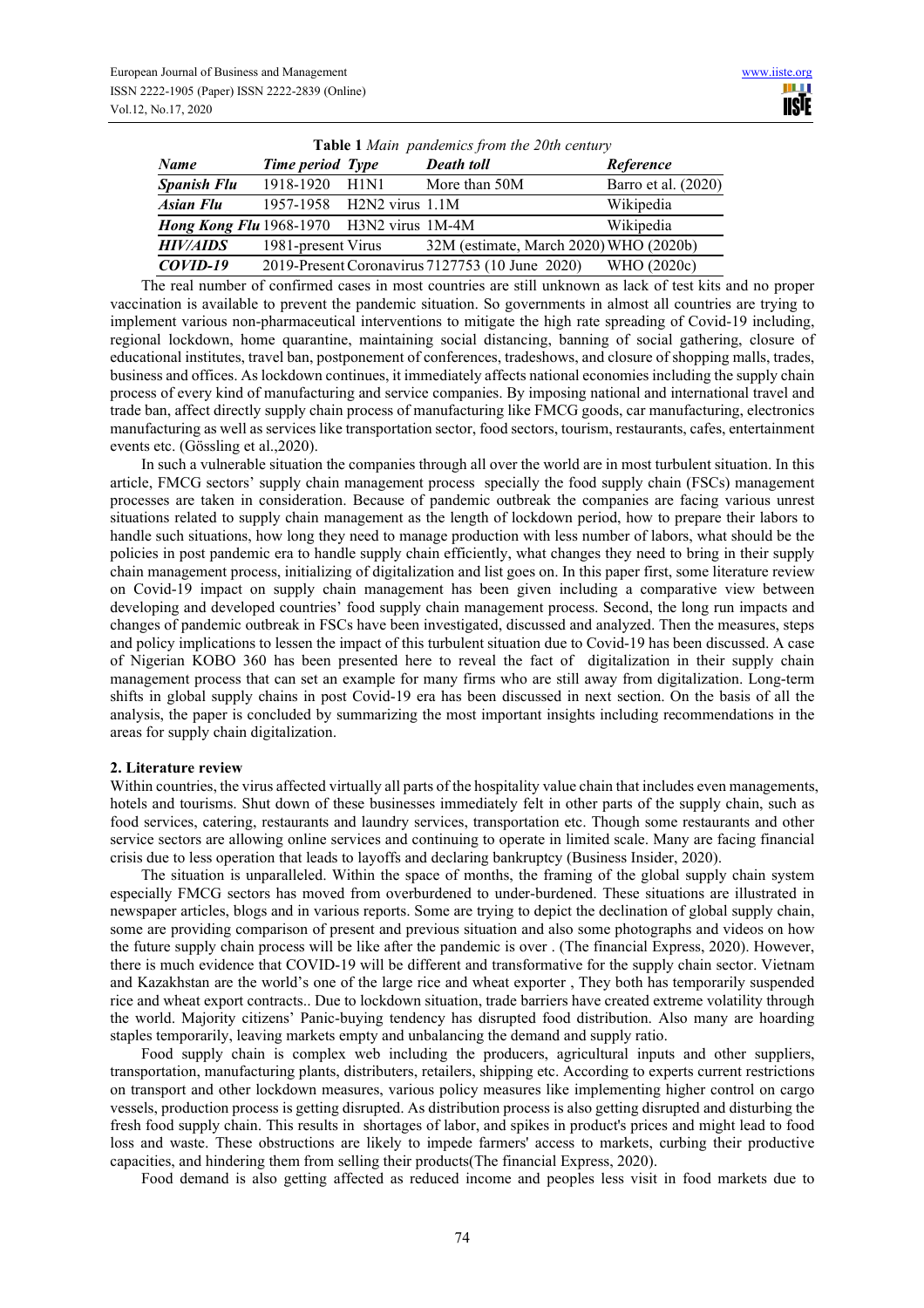movement restrictions. The government must take steps for several sectors or groups. For instance, the hatchery businesses( related to crab, shrimp, fish production) in developing countries which are mostly depends on exporting to run their business have substantial economic loss.

A report published in IT supply chain on May, 2020, mentioned that food supply chain decline over 10% on last month due to supply chain disruptions and plant shutdowns. Hundreds of workers in food processing industries become sick due to Covid -19 affect and thus disrupting the whole food supply chain process. According to this report in US,10-15% dropped in shipped loads over the past months across meat, dairy, alcohol and pet food.Total shipment volume has declined 17% on April 13, 2020 in major meat processing companies in us compared to its peak week on March 23, 2020.

Covid-19 will have different impact on Food Supply chains(FSCs) in poor vs. rich countries, mentioned in a blog posted on April 2, 2020 in International food policy research institute(IFPRI). As per this report, Covid-19 is affecting and will affect the FSCs in developing countries widely but unevenly. Farm operations and SMEs may face significant problems due to this disruption. So government must implement policies to minimize the disruption of supply chain, reduce higher food price.

Some statistics are given in Table 2 about FSCs in developing countries.

|                                                                             | <b>Traditional FSC</b>         | <b>Transitional FSC</b>           | Modern FSC                               |
|-----------------------------------------------------------------------------|--------------------------------|-----------------------------------|------------------------------------------|
| Approximate prevalence in Africa and<br>south Asia as share of food economy | 10%                            | 70%                               | 20%                                      |
| Approximate prevalence in southeast<br><b>Asia and Latin America</b>        | 5%                             | 50%                               | 45%                                      |
| Main enterprise type                                                        | Home micro-<br>enterprise      | Wet markets &<br><b>SMEs</b>      | Super markets, Large<br>processors       |
| Length                                                                      | Short, local                   | Long, rural-urban                 | Long, rural-urban,<br>international      |
| <b>Use of Arrangements</b>                                                  | No contracts, no<br>standards, | No contracts,<br>Public standards | Emerging contracts,<br>private standards |
| <b>Technology</b>                                                           | Labor intensive                | Labor intensive                   | Capital intensive                        |

Source: How COVID-19 may disrupt food supply chains in developing countries April 2, 2020 by Thomas Reardon, Marc F. Bellemare and David Zilberman

The global distribution of food and medical staffs become primary concern during Covid-19 pandemic situation and all efforts are given to keep open supply chain systems related to these materials (Oxford Business group, 2020). There are two commodity type of food stuffs: staple crops (capital intensive), such as wheat and maize; and high-value commodity production (labor intensive) such as fishery products, fruit and vegetables. Supply chain for staple crops face logistic related challenges whereas supply chain of value commodity face challenges because of shortage of labor, logistics facility, consumers buying power. Also there are problems for transporting goods from agricultural land or from manufacturing sites to the distribution centers as lockdown due to Covid-19 continues in almost all countries of the world. Therefore the inbound supply chain as well as outbound supply chain is getting hampered. During March, 2019, Argentina's daily shipment was around 6000 by up-river port whereas in end of March, 2020 the figure reduced in just 1500 due to bottle neck operations in many area of supply chain. So its creating a huge disruption is global grain supply chain.

In a blog published in Deloitte, 2020, named "Reshaping food supply chins to prepare for the post outbreak era" clearly mentioned about how Covid-19 is disrupting supply chains. Food supply chains starting from downstream to upstream every silo are facing challenges and damages due to Covid-19 outbreak. In case of Europe, their Asparagus growers are suffering due to lack of labor as many of them come from eastern Europe. But due to cross border movement restrictions they are unable to come in time of harvesting. Moreover due to transport , air freight restrictions food supply becoming slower and in some case impossible and hence expensive. Some food processing plants are temporarily shut down because of labor shortage. Also raw materials can't be supplied to the plants due to logistics limitation. Hence gradually some items are getting disappeared or appeared in limited amount in store shelves. Thus both suppliers and manufacturers are suffering huge loss.

A report "Coronavirus Is Changing Consumer Habits in the Food Industry" was published on May 10, 2020 by Amir Sharif, in blink news. Author has highlighted that in developing countries, the World Food Programme has noted that the number of people who will face acute food insecurity (availability, access and use of food) will double during 2020. Though in some developed countries the FSCs are still on going in slow pace but in UK, farmers are facing challenges because of numerous outbreak of foot-and-mouth disease . This outbreak is assumed to be salmonella contamination in eggs and mad cow disease is affecting the food supply chains. Other than these affect the rest FMCG goods and other food sectors are carrying normal scenarios.

According to World Economic Forum, Global supply chain is facing a strong turmoil both upstream and downstream due to Covid-19 pandemic situations. Companies, whether buyers or suppliers, are facing tremendous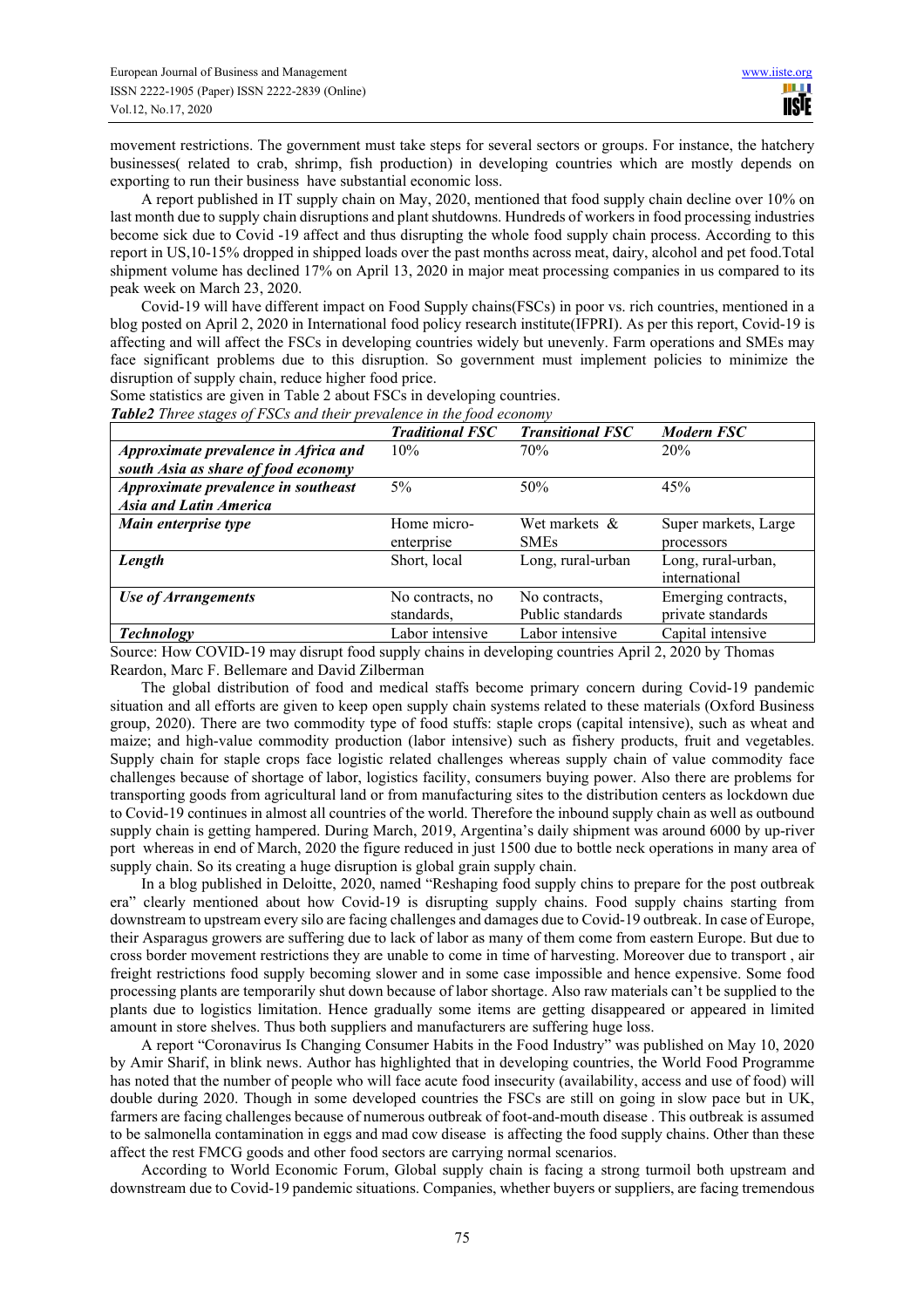challenges in keeping the goods and services flow at a time of global lockdowns. Countries, especially developing ones, are carrying the direct consequences of supply chain breakdowns aggravated by trade restrictions both internal and cross border. As the COVID-19 situation changes daily, it's challenging for all parties in supply chain to apply technologies accompanied by policies to rebuild supply chain system by digitalization, and making the supply chain more shock-proof in the decades to come. Thus all parties can share data, maintain visibility, traceability and data security.

Entrepreneur India, an international franchise of Entrepreneur Media published an article on April 14, 2020 on "Impact Of COVID-19 On Global Supply Chains and Opportunities In the Post-COVID World". The report shows that despite imposing various unprecedented initiatives by government,covid-19 pandemic is causing loss of life, hitting business and economy and trembling down the supply chain system across the world.

## **3. Long run impact and changes**

A report "Coronavirus Is Changing Consumer Habits in the Food Industry" is published on May 10, 2020 by Amir Sharif, Associate Dean at University of Bradford School of Management in blink news. He mentioned, though most developed countries are not facing major challenges and have strong food security but they may face long lasting impacts to the food supply chain, post Covid-19.

As people are in lockdown situation and being quarantined, most of their consumption pattern has been affected. Consumer behaviors regarding food choice and buying capacity may affect the food supply chain in future.

Collaboration among all elements and silos of supply chain become disrupted due to present pandemic situation due to covid-19. Though suppliers are producing raw materials, but due to logistics and transportation support they can't transfer those to the manufacturers. Also the other elements like distributers, retailers are decoupled from the other supply chain operations. The movement of people and goods from a transportation hub to a final destination are becoming a problem .Even with a highly collaborative, technologically sophisticated global supply chain, the logistics and distribution of any product will always suffer from the "last mile" logistics problem.

The large cities have the greatest impact compared to h non-urbanized cities. Cause the big cities are facing challenges either from demand of consumers or from the lack of supply. In contrast the small non-urbanized cities usually rely on their local production and depend less on external production sources. So they are in less vulnerable situation.

As reported in in a blog posted on April 2, 2020 in International food policy research institute(IFPRI) BY April 2, 2020 by Thomas Reardon, Marc F. Bellemare and David Zilberman, so far, seven hypotheses are about the likely effects of COVID-19 on FSCs in developing regions are mentioned in following table. **Table 3** *Effects of COVID-19 on FSCs in developing regions*

|                            | <b>EXECUTE AND THE 19</b> TO $\mu$ is the developing regions                          |  |
|----------------------------|---------------------------------------------------------------------------------------|--|
| <b>Effected Area</b>       | <b>Description of Effects of COVID-19</b>                                             |  |
| <i>post-farm</i>           | "midstream" (e.g., wholesale, logistics, and processing), and "downstream," in food-  |  |
|                            | service enterprises                                                                   |  |
| dense urban and            | Strong transmission rapidly and easily via human contact in densely populated areas   |  |
| rural peri-urban           |                                                                                       |  |
| areas                      |                                                                                       |  |
| downstream                 | Strongest effects on mostly informal sector SMEs due to high densities of workers in  |  |
| segments of retail         | small spaces, lack of hygiene practices of suppliers and customers                    |  |
| and food service           |                                                                                       |  |
| <b>Retail and food</b>     | Less vulnerable as they maintain mandatory shutdown. Supermarket chains are also      |  |
| service firms in           | least affected as their store can enforce the flow of customers entering in store,    |  |
| modern FSCs                | maintain social distancing, control food safety and hygiene of FSCs(Swinnen 2007).    |  |
| farm population and        | Much less effected than FSC downstream and midstream as small farmers in              |  |
| farm production            | developing countries can't hire paid labor and so depend on family members. But this  |  |
|                            | sector will be affected due to disruption of input supply chains and less customer    |  |
|                            | demand due to pandemic situation.                                                     |  |
| <b>High food price and</b> | Food price is likely to increase due to restrictions on FSC logistics, transportation |  |
| food shortage              | restrictions, stockpiles tendency(Bellemare, 2015).                                   |  |
| <b>Economic Hardship</b>   | Travel ban and social distancing will impact the income level, employment and will    |  |
|                            | enhance political risk.                                                               |  |

Gray, R.S (2020) highlighted how COVID‐19 has disrupted Canadian agricultural supply chains. His analysis reveals that intermodal containerized movement of grains and food products has seen some disruption from the lack of empty containers in North America. Consumers are prioritizing social distancing and that increased the demand for retail food pick up and delivery services. Some policy implications are also needed as (a) continued supply chain monitoring and industry engagement, (b) the proactive development of strategies to deal with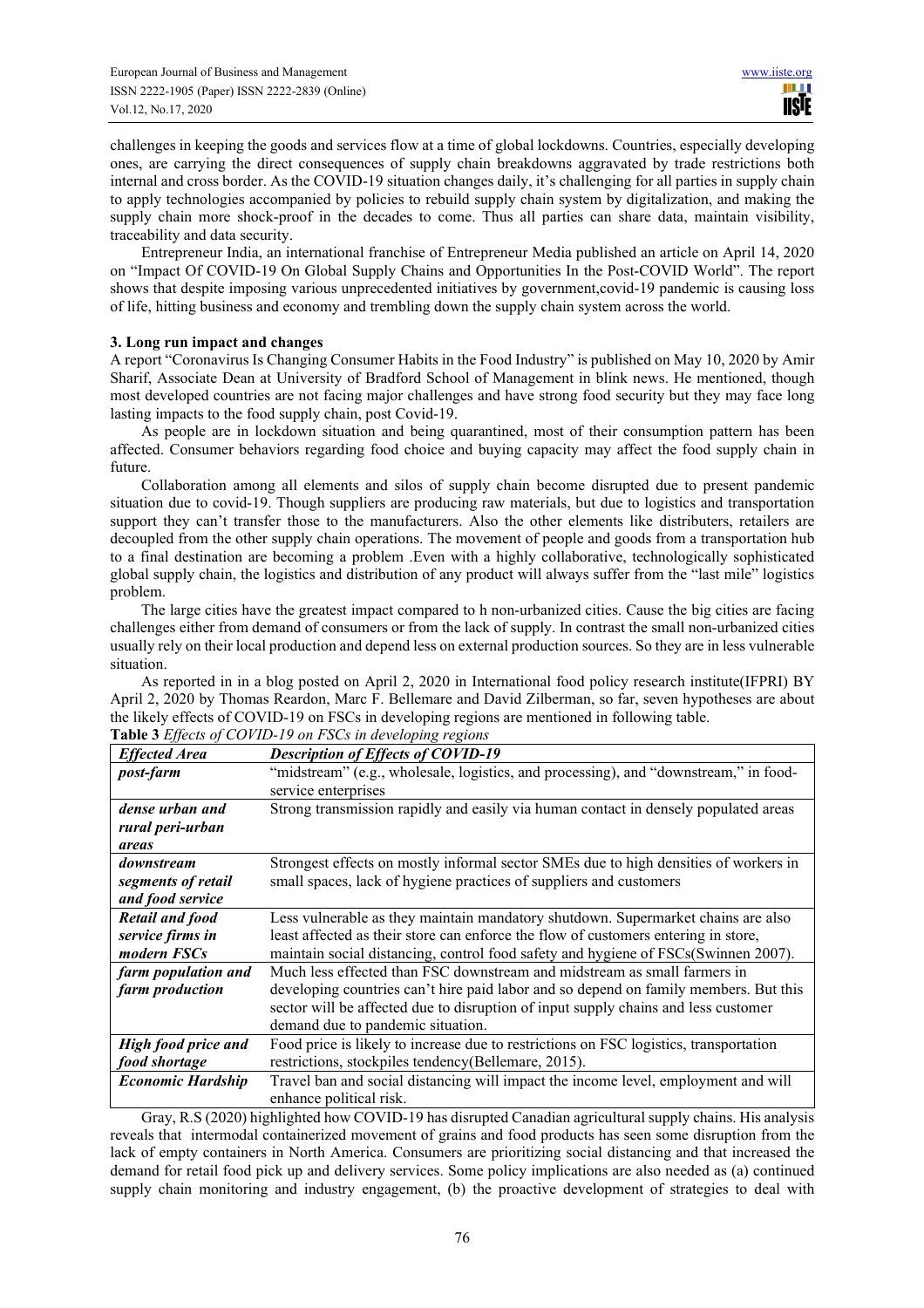absenteeism and other potential threats to the supply chain, and (c) an assessment of the economic and health merits of providing additional public resources to provide greater access to grocery pickup and delivery services.

Amitava Sengupta, Executive Vice-President & Practice Head, Digital Consulting–Industry & Process, HCL Technologies mentioned about few challenges associated with Covid -19 effect in his write up named as "Impact Of COVID-19 On Global Supply Chains and Opportunities In the Post-COVID World" on April 14, 2020 . Some mostly affected areas are manufacturing, procurement, distribution. Manufacturing is a complex process which is associated with other vital factors as raw materials, machineries, labors, inventory management, distribution etc. For production purposes many companies depends on local as well as international suppliers. In many countries imports are being restricted by government and some logistics challenges also become a problematic factor for manufacturing industries. Many countries depends on China for raw materials. As China was the first victim of Covid-19 effect, so any trade with China till now, June, 2020 is still restricted. This is disrupting the production process of many companies. Eventually manufacturing disruption is affecting the demand of consumers. So many consumers are now trying to change their buying pattern and depending on local farms. Similar affect is evident in procurement and distribution. The procurement and sourcing necessities are diverting from global to local farms as lacking of logistics and transportation support. Distribution sector is facing unique challenges as international deliveries are temporarily banned due to travel ban and trade ban in almost in whole world to reduce the spread the Covid-19 effect. Locally distribution to the retailors or whole sellers are also getting disrupted as many areas are under curfew or lockdown . Also many workers are getting sick due to covid-19 and it's creating shortage of labor in production, distribution and procurement. Also people's tendency of panic shopping is creating supply shortage of few products in shops. This is also creating pressure in supply chain.

According to a report "covid-19-managing-supply-chain-risk-and-disruption"published in Deloitte Leveraging advanced technologies such as the Internet of Things, artificial intelligence, robotics, and 5G, DSNs are designed and these are improving visibility across the end to end supply chain. In digital supply networks (DSNs) functional silos are broken down and organizations become connected to their complete supply network to enable end-to-end visibility, minimize cost, and reduce inventories. Any disruptions in future like COVID-19, trade war, act of war or terrorism, regulatory change, labor dispute, sudden spikes in demand, or supplier bankruptcy, organizations that deploy DSNs will be ready to deal with the unexpected.

A report published in Harvard Business Review March 27, 2020 highlighted that when a disaster strikes every silo and functions of supply chain get affected. Mostly suppliers are suffering due to lack of transportation service. Therefore companies must emphasize on screening suppliers while preparing initial contract with them and also prepare supply chain map where the suppliers need o participate annually. When force majeure events like riot, strike, war, epidemic strike, those supply maps can be used as a roadmap to solutions to the crisis. For example in China suppliers made more than 3,000 force majeure declarations during the first few months of the Covid-19 crisis. As mentioned in this report in post Covid-19 era companies will be divided in two categories. One category will be operating in previous ways without digitalization and the other categories make investments in mapping their supply networks so they do not have to operate blind when the next crisis strikes.

Vietnam set an example to control the spread of Covid-19 but its supply chain management got affected as the companies in Vietnam can't imports raw materials from mainly Asian countries such as China, South Korea, and Japan like other countries due to travel restrictions, labor shortage, logistics bottlenecks, consumers change of purchasing pattern etc. Tier 1 suppliers (ones that provide the original equipment manufacturer (OEM) with what they need) and tier 2 suppliers (the key suppliers to tier 1) have been the most affected one in the global supply chain. Some proposed strategies for addressing these supply chain issues are end-to-end analysis of their supply chain amid the COVID-19 pandemic consisting of procurement, manufacturing, logistics, distribution, and the return system. The second step recommended is to develop short-term and long-term strategies that involves production planning, procurement, logistics, and distribution channels. To improve supply chain competitiveness they have been focused on cost, quality, delivery. In addition also they recommended the 3Rs- resilience, responsiveness and configurability to prepare themselves to handle any future shock.

#### **4. Policy implications**

Visibility is considered to be an important factor for an efficient supply chain management. But due to present Covid-19 pandemic situation many countries are going under lockdown situation starting from mid of March, 2020. As a consequence many manufacturing companies are temporarily ceased their operation or continuing operations in limited scale. Also logistics providers can't supply goods in normal flow due to transportation lacking both internal as well as cross border. In most developing countries like Bangladesh the manufacturing companies face the lack of visibility across the all elements of supply chain. Generally the sellers maintain relation with the production companies and shipment schedules. But they don't have knowledge about other suppliers in the whole chain. Observing the recent supply chain disruption due to Covid-19 pandemic, it's high time for companies to think alternatives to enhance visibility among all members of supply chain as well as to handle such situations more effectively in future. Here is how we can actually enhance visibility of entire supply chain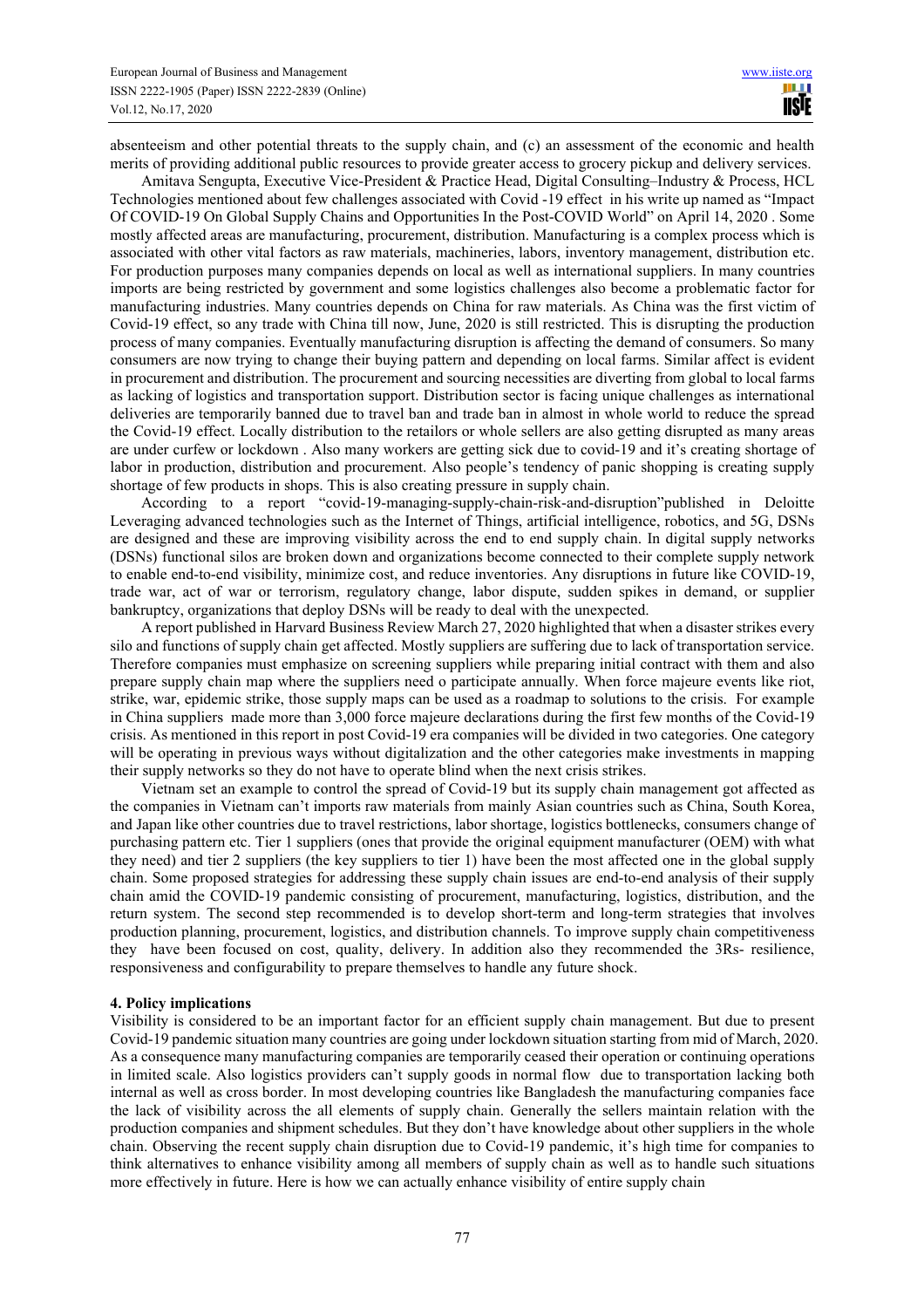-the companies must focus on digitization over paperwork to become more resilient in future -Ensure data privacy by using block cahin technology.

Kayikci (2018) highlighted digitization characteristics in logistics as follows that can enhance visibility: *Table 4 Set of criteria for evaluation of sustainability impact of digitization in logistics* 

| <b>Digitization</b>  | <b>Description</b>                                                                                                           | <b>Sources</b>                        |
|----------------------|------------------------------------------------------------------------------------------------------------------------------|---------------------------------------|
| characteristics in   |                                                                                                                              |                                       |
| logistics            |                                                                                                                              |                                       |
| Cooperation          | Cooperative action through digitization has the potential to                                                                 | Weinelt, B. (2016),                   |
|                      | improve the efficiency and reliability of the logistics industry.                                                            | Chang et, al.(2006)                   |
|                      | This will need inter organizational data exchange virtually.                                                                 |                                       |
|                      | Hence to apply digitization in supply chain.                                                                                 |                                       |
| Connectivity         | Connectivity in supply chain refers to maintain communication                                                                | Owen(2006)                            |
|                      | with all areas related to an operation. Digitalization can facilitate                                                        |                                       |
|                      | the vertical integration between upstream and downstream<br>partners as well as promote horizontal integration among rivals. |                                       |
|                      | The technologies such as machine-to-machine (M2M), hyper-                                                                    |                                       |
|                      | connectivity, super-computing and real-time big data analytics                                                               |                                       |
|                      | enable companies to match the supply and demand for                                                                          |                                       |
|                      | underused assets and products.                                                                                               |                                       |
| <b>Addictiveness</b> | Digitization means an adaptable system in which components                                                                   | Owen(2006)                            |
|                      | and their relations change over time and it can be due to external                                                           |                                       |
|                      | factors. A digital system is adaptable as for example smart                                                                  |                                       |
|                      | containers or smart bins are adaptable to different sensors to                                                               |                                       |
|                      | track and trace.                                                                                                             |                                       |
| <b>Integration</b>   | Integrated logistic system means to link up the essential areas as                                                           | Kayikci (2018),                       |
|                      | Warehousing, Transportation Management System, Real-Time                                                                     | Ornig(2016),                          |
|                      | Location System, Inventory Management System, reverse                                                                        | Yin(2014), Wang et,                   |
|                      | logistics systems by computing systems and software                                                                          | al.(2016), Weinelt, B.                |
|                      | applications physically or functionally, to maintain a smooth                                                                | (2016)                                |
|                      | flow of operation. Integrations can be horizontal through value                                                              |                                       |
|                      | network, vertical network and end to end digital integration of                                                              |                                       |
|                      | logistics across the entire value chain. Software as a Service                                                               |                                       |
|                      | (SaaS) applications and other digital service platforms allow<br>communication between back-end systems of organizations.    |                                       |
|                      | Thus all users of supply chain can be connected and can ensure                                                               |                                       |
|                      | optimum logistic planning process based on warehouse location,                                                               |                                       |
|                      | delivery location and transportation mode.                                                                                   |                                       |
| <b>Autonomous</b>    | Digitization enables decentralized, autonomous decision                                                                      | Kayikci (2018)                        |
| control              | making. In logistics applications, algorithm can tracks                                                                      |                                       |
|                      | movement of delivery goods and calculates their estimated time                                                               |                                       |
|                      | of arrival, factoring the impact of weather conditions, port                                                                 |                                       |
|                      | congestion and natural disasters. Adidas is implementing an                                                                  |                                       |
|                      | Omni channel strategy by using analytics to ensure customers                                                                 |                                       |
|                      | to buy in a number of ways (online and in physical store) and to                                                             |                                       |
|                      | get delivered in any way (at home, at the store or at a pick-up                                                              |                                       |
|                      | point).                                                                                                                      |                                       |
| Cognition            | Logistics functions are implementing technologies such as                                                                    | Weinelt, B. (2016),                   |
|                      | artificial intelligence (AI), robots, drones for handling domestic                                                           | Chandra et (2016),<br>Rodoulis (2014) |
|                      | and international movement of goods. These type of<br>technologies can easily improve function of logistics industry         |                                       |
|                      | like ensuring road safety, reduce possibility of accidents. For                                                              |                                       |
|                      | instances, Amazon is exploring the viability of delivery of small                                                            |                                       |
|                      | parcels by drone technology and developing flying warehouse                                                                  |                                       |
|                      | blimp for the large delivery. Thus cause savings in fuel costs,                                                              |                                       |
|                      | maintenance costs, employee costs and insurance, whereas                                                                     |                                       |
|                      | drones will achieve \$20 billion of business impact from faster                                                              |                                       |
|                      | and cheaper last-mile delivery services in both rural and urban                                                              |                                       |
|                      | areas.                                                                                                                       |                                       |

Also to enhance visibility Companies must try to reduce dependency on paper works and start moving on to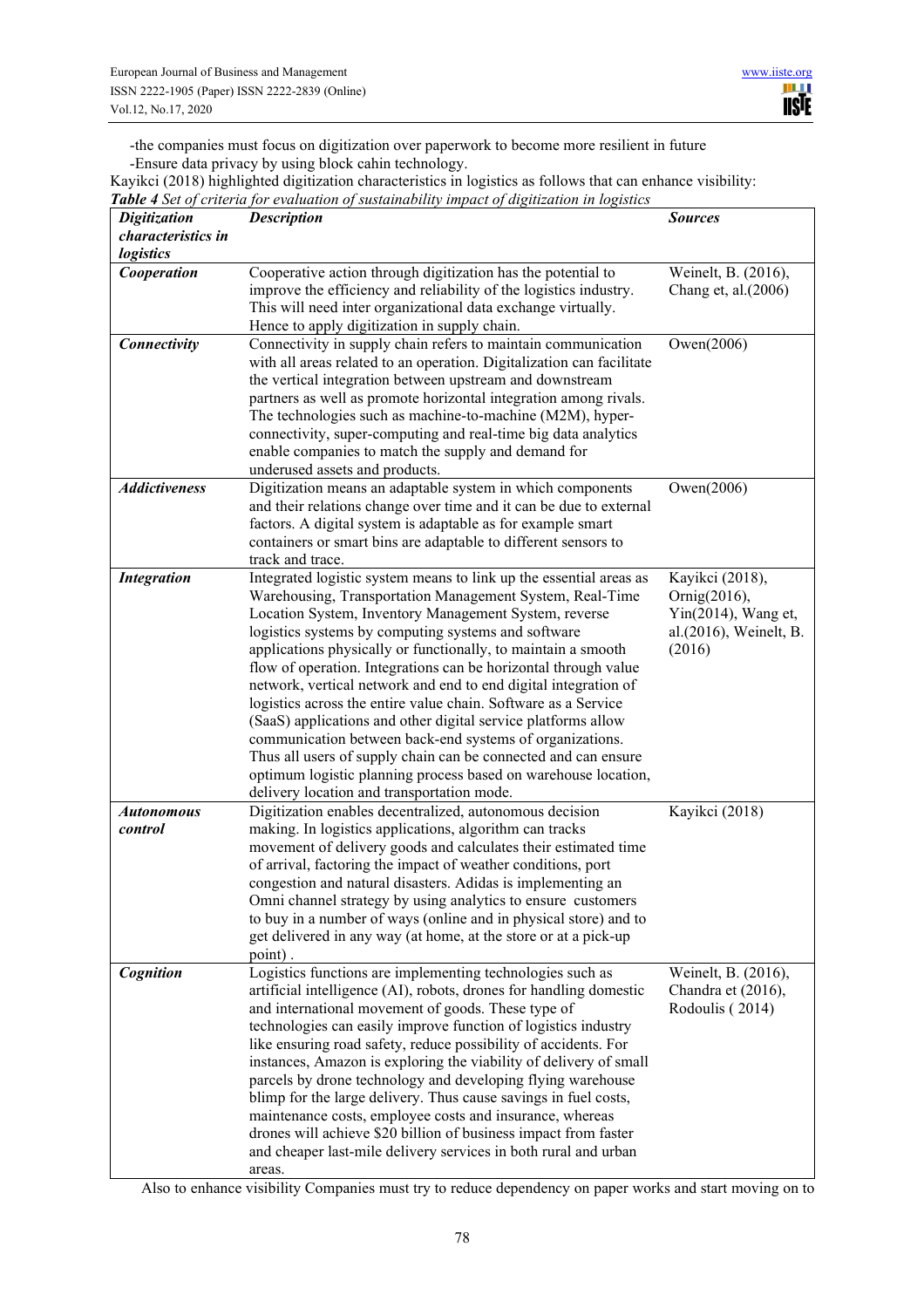#### digitalization:

There are few activities in supply chain management which are maintained by paper based as "Bill of Lading" that includes a detailed list of a ship's cargo; notices filled out by hand by each involved groups. In some cases, such as with the Bill of Lading, physical paper copies are required by law. For the rest activities companies should focus on digitization to make the whole process more efficient, less time consuming, accurate, and highly secured and to avoid fraudulent.

During present crisis due to Covid-19 pandemic, many companies are facing challenges for maintaining collaboration among all supply chain elements, especially those who are doing their supply chain operations mostly by physical presence of stakeholders. In almost all countries government are declaring strong measures to reduce the spread of Covid-19.These includes temporary shutdown of companies , less working hour, presence of less labor, wearing proper protective measures while joining offices etc. So those who are mostly depend on operations which need physical presence, they are in most vulnerable condition now. Cause physical presence will increase social gathering, more paper work, meeting different people from all sectors of supply chain like suppliers, distributers. Therefore easily it can accelerate the possibility of spread of Covid-19.

In contrast those companies who are mostly or fully digitalized are in less vulnerable situation. As they can maintain all collaborations with any stakeholders virtually as they have already established digital infrastructure. Hence less possibility of spreading the disease. Also digitalization can enhance visibility, data security, ensure smooth movement despite any critical situation and lessen the likelihood of supply chain disruption.

Companies must ensure data privacy for suppliers while implementing digitalization in supply chain management :

In traditional centralized supply chain management control system, data can be shared between two parties. If data is shared among more than two parties then there is a possibility of insecurity of data like unwanted information can pass to other parties like distributes, customers or retailers that they don't need to know. But in digital communication system this problem can be easily overcome cause in decentralized digital system, suppliers can easily control the fact who should receive which data. So for maintaining privacy of all parties and to ensure suppliers privacy as well as customers visibility in supply chain it's important to apply digitization. Block chain technology can easily meet all criteria.

Firms should Start gradual movement from centralized analogue system to decentralized digitalization of supply chain management rather than trying to change drastically and get ready for future:

Due to Covid -19 both in developing and developed countries global supply chain management is facing a lot of turmoil situation due to enough and on time logistics support, lack of raw material supplies, due to absenteeism of necessary labors etc. Supply chain consists of various stages and functions which includes all functions related to receiving and filling a customer's requests, new product development, marketing, operations, distribution, finance and customer service etc. As involvement of so many activities Supply chain initiatives take time to roll out. So it's necessary to implement supply chain finance programs to support suppliers in financial straits and make the value chain more capital efficient and to make the whole chain strong and efficient enough to handle future disruptions.

As highlighted in an article published in financial express, Bangladesh, Government also should take several steps and implied some policies to overcome present supply chin challenges in developing countries (https://thefinancialexpress.com.bd/views/mitigating-covid-19-impacts-on-food-and-agriculture-1585932264) as follows:

-Providing funds to help agro-based micro, small & medium enterprises (SMEs), casual labors, and low salaried people.

-Avoiding trade restrictions to maintain a regular flow of food materials and other necessary supplies. The UN's food body has warned: "protectionist measures by governments during the coronavirus crisis could provoke food shortages around the world."

Also various measures should be considered to reduce food waste, provide subsidies for food consumers review taxation policy to reduce tax & VAT for imported materials.

As reported in in a blog posted on April 2, 2020 in International food policy research institute(IFPRI) BY Thomas Reardon, Marc F. Bellemare and David Zilberman, food supply chain(FSCs) in developing countries are most unprotected to Covid-19 impact mostly the mid and downstream segments. All activities like the labors earnings, their presence in workplace, supply of raw materials and delivery on time facing significant challenges due to Covid-19 impact. Even the post pandemic impact can be more severe. In developing countries except few companies most of them belong to SME sector and have lack of formal operation and management processes.

So to ensure food security in developing countries, some policies need to be applied to overcome the crisis in FSCs both in short-term and long term. Like in short term government could use cash for work schemes for emergency food supply, for maintaining collaboration with farm level workers who are deprived to supply their materials to their buyers and maintain essential operations in their own enterprises. Finally, make long-term investments to help SMEs and maintain formal and standard operation process by digitalization to face any future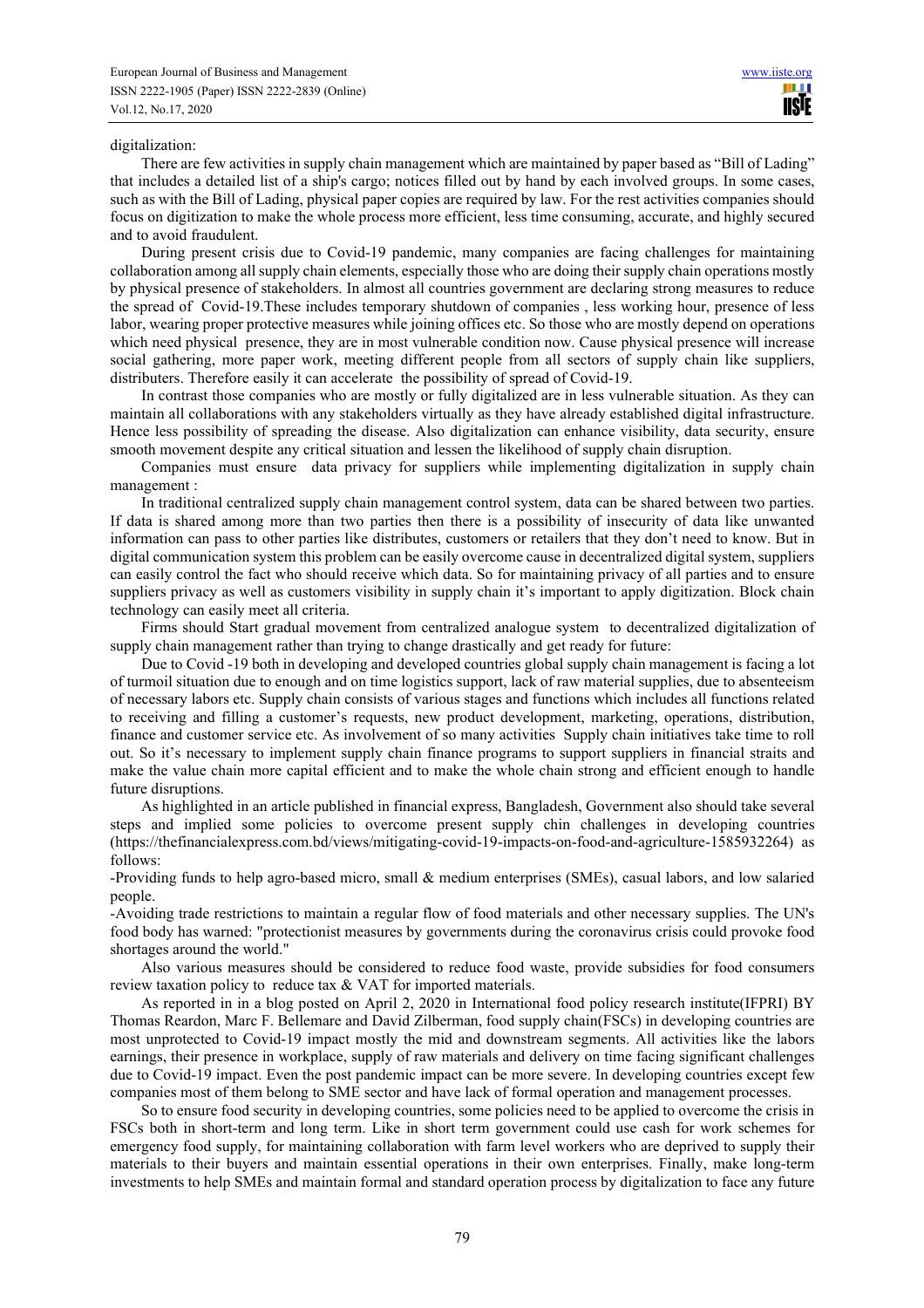shock and remain competitive in market.

Hobbs(2020) mentioned that just-in-time supply chain model is efficient and effective under normal circumstances. But historical data shows that this model may be vulnerable to short‐run disruptions caused by exogenous demand and supply shocks. It should be an essential priority to ensure food availability to vulnerable communities during a time of unprecedented economic disruption should be a policy priority.

# **5. A case of Nigerian KOBO 360 of implementing digitalization in their supply chain management process**

An article published named "Nigerian logistics startup Kobo360 raises \$30M backed by Goldman Sachs" on August 14, 2019 mentioned that Kobo360 has launched in Lagos in 2017 and from then it is using an Uber like app to connect with more than its 10,000 drivers and trucks. They provide e-logistics on demand apps to mobile based connectivity and provide app in languages common in drivers. Their top clients include Honeywell, Olam, Unilever, Dangote and DHL.

In e-logistics freight delivery, two startups companies such as Kobo360 and Lori Systems have continued to compete regarding investment, scale and expansion. Kobo360 moved into Lori Systems' HQ country Kenya on 2019 and Lori Systems expanded into Nigeria in September of 2018. The authorities of the company told that they would extend on 10 new countries by first quarter 2020.The company plan to use part of its \$30 million funding to build out its Global Logistics Operating System(GLOS) — a block chain-enabled platform that will help the company transition to more supply-chain services.

By Digest Africa's latest ranking, Kobo360's \$20 million Series A is the 5th largest investment in an African startup this year, after Egyptian ride-hail company Svwl's \$42 million raise in June , 2019. These measures have helped ensure minimal disruptions to logistics services during the pandemic situation, 2020 due to Covid-19 and are key to ensuring the provision of essential services during and after the lifting of virus-related restrictions.

#### **6. Discussion about Long-term shifts in global supply chains in post Covid-19 era 6.1. FSCs Should Be More to Digitization**

In current pandemic situation many physical shops like clothing and shoe stores, restaurants, cosmetic stores, stationary and book stores have closed down for unlimited time. So companies are now focusing on online and digital functions to carry on their business ( https://www2.deloitte.com/nl/nl/pages/consumer/articles/food-covid-19-reshaping-supply-chains.html).

## **6.2. End-To-End(E2E) Supply Chain Management**

 For E2E systems, the supply chain begins from procurement and ends with delivery to customer. A complete supply chain's end-to-end view consists of demand planning, supplier selection and management, procurement, product design, delivery & distribution ,reverse logistics(return) and must also include after-sales customer service. An effective E2E supply chain can be designed using an Enterprise Resource Planning (ERP) system that includes top-level business processes such as Concept-to-Launch, Procure-to-Pay, Order-to-Cash functions, and Sustainand-Retain and Hire-to-Retire human capital asset management processes that will help improve decision-making, organizational strategic planning and deployment, overall business growth, as well as reduce risk, reduce cost, less time and resource consuming. So it can be invested for new product development. Meanwhile, it's important to invest in relationships with supply chain partners. In present situation the companies can clearly realize the fact that supplier and customer loyalty is the most focal point for developing business and to thrive post-COVID-19(https://www2.deloitte.com/nl/nl/pages/consumer/articles/food-covid-19-reshaping-supply-chains.html).

## **6.3. Industry 4.0**

'Industry 4.0' is a new paradigm enabled by the introduction of the Internet of Things (IOT) into the production and manufacturing environment. It means to operate smart factory autonomously by depending on machines rather than labors (Tjahjona et,al.,2017).The collaboration between suppliers, manufacturers and customers is crucial to increase the transparency of all the steps in supply chain. Industry 4 revolution can also help to overcome this problem and make business less vulnerable (https://www2.deloitte.com/nl/nl/pages/consumer/articles/food-covid-19-reshaping-supply-chains.html).

## **6.4. Opportunity To Develop A Circular Economy**

Covid -19 pandemic leads to months of lockdown which enforce the consumers to alter their food pattern. As global supply chain in many places in world got disrupted due to logistic support shortage and for some other factors, so people are mostly got dependent on supplies in immediate community. It also helps to get fresh food and quick delivery. Also most become health conscious and hence changing consuming and purchasing pattern. People are mostly thinking to apply 4R's that is redesign, reduce, reuse and recycle. (i.e., circular economy concepts)( https://www.brinknews.com/how-well-are-food-supply-chains-holding-up-in-the-developed-world).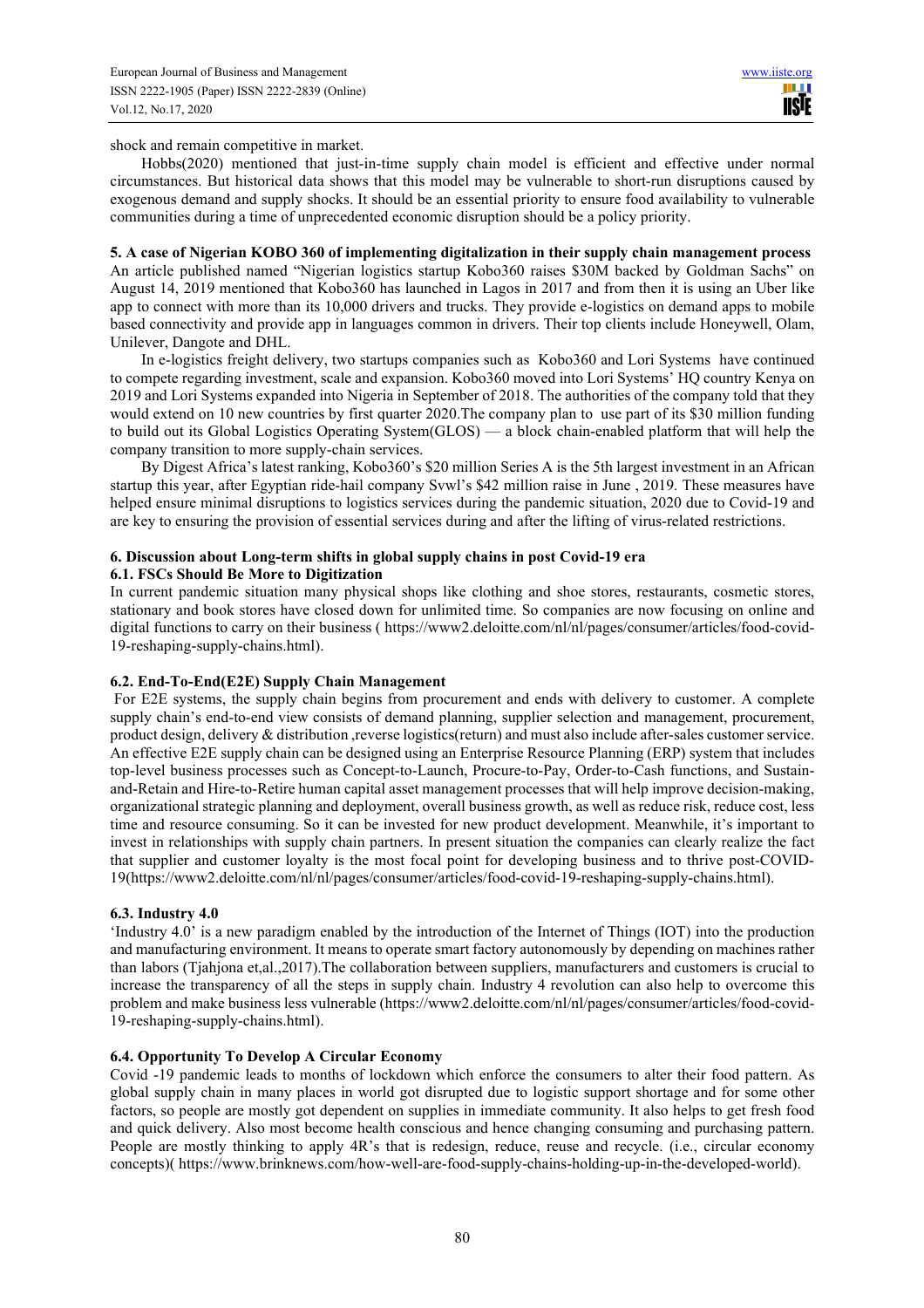# **6.5.Changing Consumer Preferences**

 As world is now focusing on herd immunity to face the present pandemic situation, so consumers are becoming health conscious and looking for fresh, additive-free food with traceable origins, with an increasing preference for locally grown foods (https://www.brinknews.com/how-well-are-food-supply-chains-holding-up-in-thedeveloped-world).

## **6.6. Changing Global Trade Pattern**

 Few countries were in top positions in global trade .In Pre -pandemic era, they were doing monopoly in global supply chain. But Covid-19 has already changed the view towards global supply chain and enforcing us to think of reshaping it (https://www.brinknews.com/how-well-are-food-supply-chains-holding-up-in-the-developedworld).

Imposing More Hygiene Rules: Food supply chain will be further maintain more hygiene factor in all stage of processing staring from collecting raw material till delivery to customers. They will also focus on biodegradable packaging factors (https://www.brinknews.com/how-well-are-food-supply-chains-holding-up-in-the-developedworld).

## **6.7. Demographic And Social Changes**

As peoples life style and preference of food will change so it can lead to less globalization and will focus on more localization. Thus in different countries SMEs will begin to capture local markets by providing fresh and quick delivery (https://www.brinknews.com/how-well-are-food-supply-chains-holding-up-in-the-developed-world).

# **6.8. Rapid Technological Advances**

IT innovations are improving not just efficiency and sustainability, but also supply chain visibility, traceability, transparency, data security which is a crucial factor in supply chain management (https://www.brinknews.com/how-well-are-food-supply-chains-holding-up-in-the-developed-world).

## **7. Discussion on overall efficiency of supply chain management process as a consequence of digital transformation and block chain technology**

Now the customers In today's world digital transformation and applying block chain technology in global supply chain is the most powerful requirement for all FMCG companies and both go hand in hand. It allows suppliers, manufacturers, distributers, consumers to interconnect with one another, provide data security, transparency, visibility and smooth flow of operations. In present pandemic situation caused by Covid-19 has fueled the corresponding authorities to rethink about application of digital technology that may create more transparency, more collaboration, and more information sharing . Eventually it may help the management to take better decisionmaking, often in real time.

Customers now are far more advanced than the previous ones. As they are more empowered. They are now exposed to online and hence prior purchasing anything they can easily come to know about details of that particular company and products. They also have the opportunity to provide feedback about products and services. In such competitive world every rival try to meet their customer satisfaction level and to retain customers. So the companies need to communicate with suppliers and others in supply chain continuously and should focus on customers feedback ,store them, analyses them rapidly via software as enterprise resource planning, distribution management software, vendor management . Thus they can provide clear understanding about customers demand, which product can sustain in market, which group of customers are the most profitable, which areas can create opportunities and which area need improvement. With all information manufacturers can take prior precautions to overcome any problematic situation. This can only be possible by applying digitization in all level of supply chain. Now a days companies are using various software for transaction purpose rather than fully depending on paper work. Among them SAP is a well-known and mostly used for producing enterprise resource planning software to manage procurement, manufacturing, services, sales, finance and HR . This can also be used to help small businesses manage marketing, sales, customer service, and inventory. Other than this Business one is designed to handle sales, customer relationship, financial operation etc. By using software for transaction companies can lower transaction costs.

## **8. Recommendation**

Supply chain management is a complex web that consists of broad range of activities and relies on each partner of this chain starting from suppliers to customer to ultimately meet the needs and demand of customers. So to run a supply chain process efficiently and effectively, collaboration and communication among all partners are important. Through the world few companies are depending on various software and operating the whole chain digitally. As a result these companies are able to maintain communication and operations despite having disruptions because of Covid-19 effect. But many are still depending mostly on papers and so need physical presence of all partners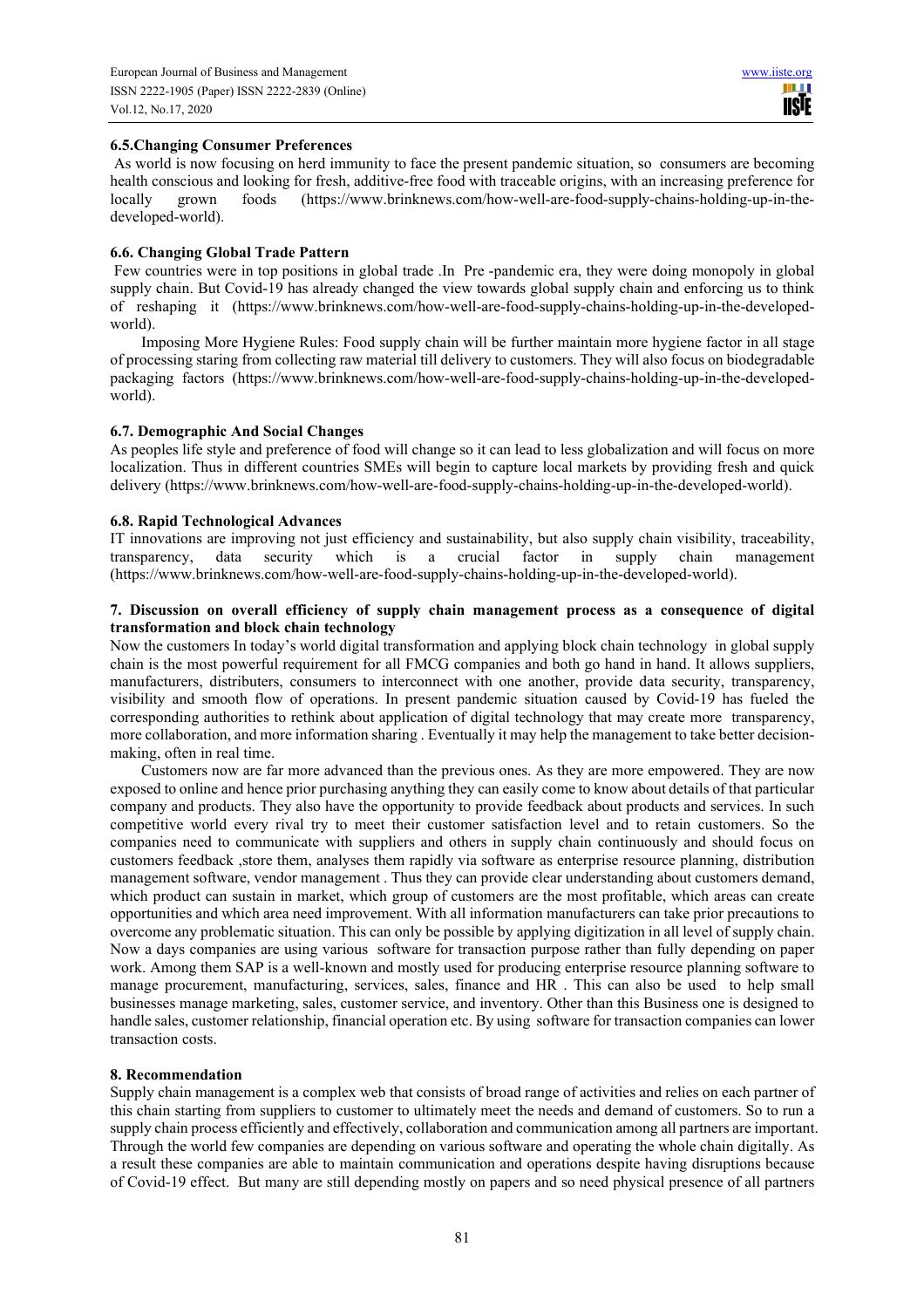to run the chain effectively. This is quite difficult in such lockdown situation due to corona virus effect. As a consequence these companies are facing both tangible and intangibles losses especially companies in developing countries. Therefore in post pandemic era companies which are globally connected with other countries for supply chain purposes, need to concentrate on digitalization.

Due to Covid-19 , companies are facing a lot of turbulence for various reasons as lack of logistics, employees lack of knowledge , employees absenteeism to reduce the spread of Covid-19 and illness, change in consumers buying pattern, transportation lacking etc. Due to supplier material shortage and labor , manufacturers can't produce as per demand of consumers. Also the finished goods can't be supplied as needed due to transportation shortage. So globally the supply chain is getting disrupted. Mostly companies in developing countries specially the small and medium enterprises (SMEs)have lack of technologies and most of hem didn't implement digitalization. So companies need to take few initiative and prepare themselves, so that they can avoid disruption in next crisis.

Companies which are partially or fully depend on paper based work and need physical presence of all partners in supply chain, need to apply advance technology as IOT( internet of things), digital supply chain network based on available software to enhance collaboration, communication and visibility among all partners of supply chain. In such way they can minimize cost, reduce inventory and can handle any kind of adverse situations more effectively.

In post pandemic era companies must restrict non-essential travel and promote flexible working arrangements. They must prepare succession planning so that company can manage to operate and maintain smooth workflow due to absenteeism of workers in any adverse situation. Companies should extend their supply network and should not limit to few specific countries. Firms must search for inbound as well as outbound supply and source. They must maintain connections to possible suppliers so that they can collaborate with them in time of crisis.

Companies must choose different mode of distribution to continue operations anyhow at minimum cost but effectively. They must understand the demand pattern of specific area and should choose the distribution mode accordingly. They must focus on creating connection directly with possible key customers and maintain end-toend supply chain connection with them.

#### **9. Conclusion**

The pandemic because of COVID-19 has created a long lasting impact on each and every area of this world including manufacturing, transportation, tourism, aviation industry, education sector. The Food supply chain is not outside of this impact as like other manufacturing processes food industry also depends on various suppliers, distributers, employees locally and globally. Food demand is greatly affected due to mobility restrictions, reduced purchasing power, change is purchasing pattern, growing dependency on local rather than cross border supplies, change in income level of buyers and list goes on. As most countries are limiting their lock down situation to overcome the economic loss, hence the spread of Covid-19 effect is accelerating in most of the countries till June, 2020. In such situation, the firms are struggling to come back in regular flow of production process. Especially those companies which are mostly or fully depend on paper work and need physical presence of all partners of supply chain. Also unlike other manufacturing companies as the food industry mostly deal with perishable items, so both tangible and intangible loss for these companies are unlimited. Covid-19 has disrupted the global food supply chain management process and presented few challenges for management of global food supply chain process in post pandemic era. Like adaptable to digitization, end-to-end(E2E) supply chain management process, introducing industry 4.0 by the introduction of the internet of things (IoT) into the production and manufacturing environment, opportunity to Develop a Circular Economy, cope up with changing consumer preferences, changing global trade pattern, imposing more hygiene rules, demographic and social changes and Rapid technological advances.

In this technologically advance world every firms are inspired by their rival firms policies and strategies to sustain and hold their market value. Just as in transportation sector Uber & Pathao, in travel and hospitality industry Airbnb, online purchasing and selling sites as bikroy.com come up with their new ideas to attract their potential customers and move forward with technological advancement. So as manufacturers can identify new solutions that meet the need of present situation and can handle any future disruptions.

However, in post pandemic world after Covid-19 effect most on the manufacturing firms may focus on digital technologies to build up a robust and sustainable framework of supply chain management. Some policies and steps regarding digital transformation in manufacturing sector have been notified in this paper. Also from an industrial perspective, the current situation is likely to accelerate digital transformation initiatives for businesses across the globe, as the firms which were operating mostly on non-digital system are having severe turbulence in present situation because of Covid-19 effect. Digitalization in the platform of block chain technology By applying digitalization in the platform of block chain technology, firms will be able to handle supply chain management process efficiently and effectively. y, will make the firms able to handle supply chain management process efficiently and effectively and to sustain in any adverse situation in future.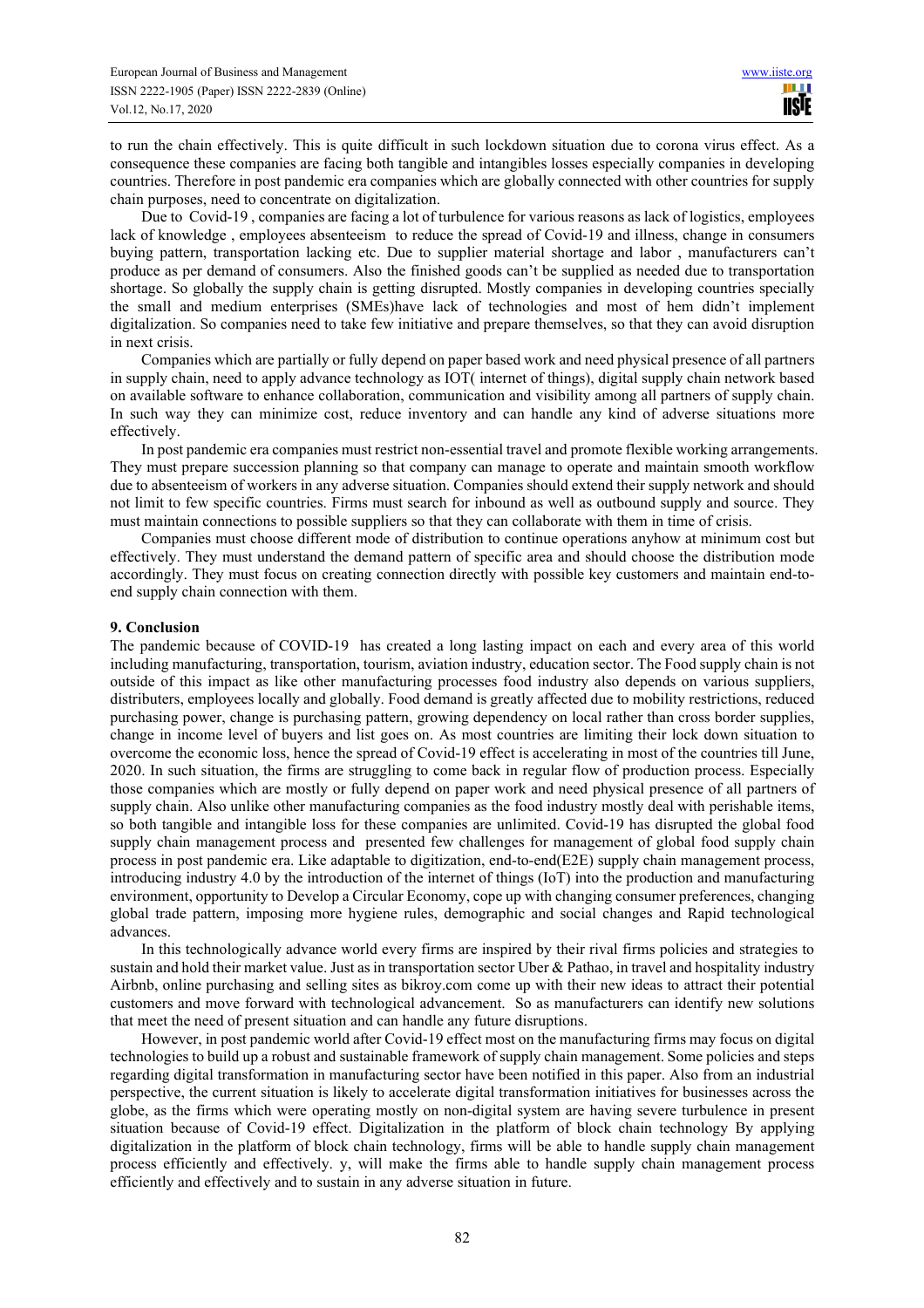#### **References**

- Amir Sharif.(2020,May10).Coronavirus Is Changing Consumer Habits in the Food Industry. Retrieved from https://www.brinknews.com/how-well-are-food-supply-chains-holding-up-in-the-developed-world/
- Amitatava Sengupta .(2020, April 14). Impact Of COVID-19 On Global Supply Chains and Opportunities In the Post-COVID World. Retrieved from https://www.entrepreneur.com/article/349229
- Anderson, R. M., Heesterbeek, H., Klinkenberg, D., & Hollingsworth, T. D. (2020). How will country-based mitigation measures influence the course of the COVID-19 epidemic?. The Lancet, 395(10228), 931-934.
- Barro, R. J., Ursúa, J. F., & Weng, J. (2020). The coronavirus and the great influenza pandemic: Lessons from the "Spanish flu" for the coronavirus's potential effects on mortality and economic activity (No. w26866). National Bureau of Economic Research.
- BBC News.(2020,June 8). New Zealand lifts all Covid restrictions, declaring the nation virus free. Retrieved from https://www.bbc.com/news/world-asia-52961539
- Bellemare, M. F. (2015). Rising food prices, food price volatility, and social unrest. American Journal of agricultural economics, 97(1), 1-21.
- Business Insider. (2020, March 31)). UK airline Fly be declares bankruptcy as coronavirus dooms the already struggling carrier. Retrieved from https://www.businessinsider.de/international/uk-airline-flybe-declaresbankruptcy-flights-grounded-2020-3/?r=US&IR=T [Google Scholar]
- Chandra, M., & Darbhe, A. (2016). Artificial Intelligence: The Next Big Thing in Supply Chain Management. The Financial Express.
- Chang, E., West, M., & Hadzic, M. (2006). A digital ecosystem for extended logistics enterprises. In e-Networks in an Increasingly Volatile World: Proceedings of the 11th International Workshop on Telework (pp. 32-40). International Telework Academy.
- Choi, T. Y., Rogers, D., & Vakil, B. (2020). Coronavirus is a wake-up call for supply chain management. Harvard Business Review, 27.
- Deaton, B. J., & Deaton, B. J. (2020). Food security and Canada's agricultural system challenged by COVID‐19. Canadian Journal of Agricultural Economics/Revue canadienne d'agroeconomie.
- Deloitte.(2020,February 17). COVID-19: Managing supply chain risk and disruption Coronavirus highlights the need to transform traditional supply chain models. Retrieved from https://www2.deloitte.com/global/en/pages/risk/articles/covid-19-managing-supply-chain-risk-anddisruption.html
- Deloitte. ( 2020). COVID-19 has broken the global food supply chain. So now what? Reshaping food supply chains to prepare for the post-outbreak era. Retrieved from https://www2.deloitte.com/nl/nl/pages/consumer/articles/food-covid-19-reshaping-supply-chains.html
- European Centre for Disease Prevention and Control (ECDC). (2020, April 4)). COVID-19 Situation update worldwide. Retrieved from https://www.ecdc.europa.eu/en/geographical-distribution-2019-ncov-cases [Google Scholar]
- European Centre for Disease Prevention and Control (ECDC). (2020, April 23). COVID-19 Situation update worldwide. Retrieved from https://www.ecdc.europa.eu/en/geographical-distribution-2019-ncov-cases [Google Scholar]
- European Centre for Disease Prevention and Control (ECDC). (2020, Time period covered: May 17-23) Communicable disease threats report, 24-30 May 2020, week 22, Publication series: Communicable Disease Threats Report (CDTR),
- Gössling, S., Scott, D., & Hall, C. M. (2020). Pandemics, tourism and global change: a rapid assessment of COVID-19. Journal of Sustainable Tourism, 1-20.
- Gottlieb, S., Rivers, C., McClellan, M., Silvis, L. and Watson, C.( 2020). National coronavirus response: a road map to reopening. American Enterprise Institute, 1, pp.5-6.
- Gray, R.S.(2020). Agriculture, transportation, and the COVID‐19 crisis. Canadian Journal of Agricultural Economics/Revue canadienne d'agroeconomie
- Hobbs, J.E.( 2020). Food supply chains during the COVID‐19 pandemic. Canadian Journal of Agricultural Economics/Revue canadienne d'agroeconomie.
- Hopman, J., Allegranzi, B. and Mehtar, S.( 2020). Managing COVID-19 in low-and middle-income countries. Jama, 323(16), pp.1549-1550.
- Huang, C., Wang, Y., Li, X., Ren, L., Zhao, J., Hu, Y., Zhang, L., Fan, G., Xu, J., Gu, X., Cheng, Z., Yu, T., Xia, J., Wei, Y., Wu, W., .Xie, X., Yin, W., Li, H., Liu, M., … Cao, B. (2020). Clinical features of patients infected with 2019 novel coronavirus in Wuhan. The Lancet, 395(10223), 497–506.
- Vivek Vaid. (2020, May 4).Covid-19 Impact weighs on food supply chain. Retrieved from https://itsupplychain.com./covid-19-impacts-weighs-on-foodsuppl-chain/
- Ivanov, D.(2020). Predicting the impacts of epidemic outbreaks on global supply chains: A simulation-based analysis on the coronavirus outbreak (COVID-19/SARS-CoV-2) case. Transportation Research Part E: